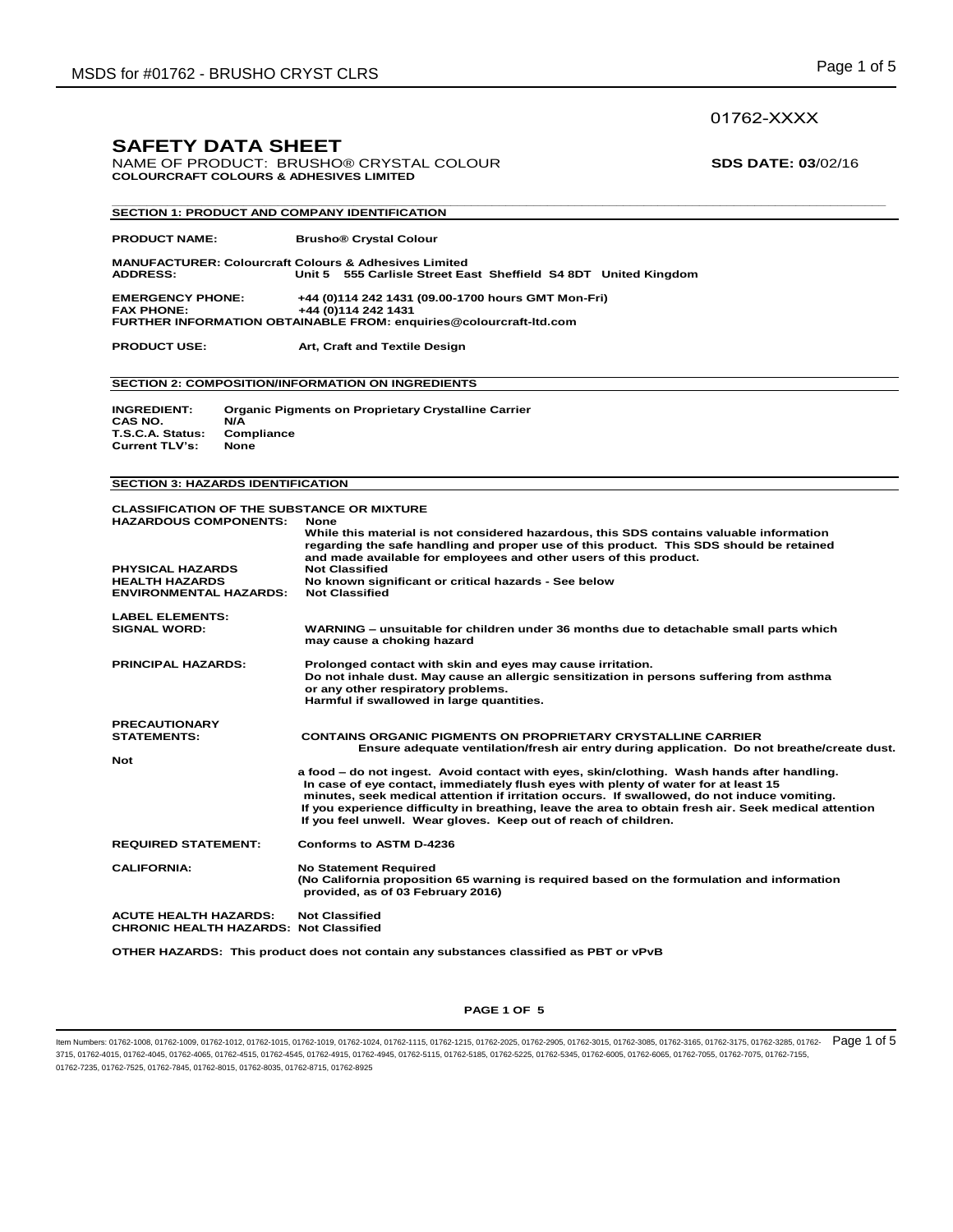NAME OF PRODUCT: BRUSHO® CRYSTAL COLOUR **SDS DATE: 03**/02/16

#### **\_\_\_\_\_\_\_\_\_\_\_\_\_\_\_\_\_\_\_\_\_\_\_\_\_\_\_\_\_\_\_\_\_\_\_\_\_\_\_\_\_\_\_\_\_\_\_\_\_\_\_\_\_\_\_\_\_\_\_\_\_\_\_\_\_\_\_\_\_\_\_\_\_\_\_\_\_\_\_\_\_\_\_\_\_\_\_\_\_\_\_\_\_\_\_\_\_\_\_\_\_\_\_\_\_\_\_\_\_\_\_\_ SECTION 4: FIRST AID MEASURES**

**EYES: In case of eye contact, immediately flush eyes with plenty of water for up to 15 minutes. Remove any contact lenses and open eyes wide apart. Seek medical attention if irritation occurs. Symptomatic treatment.**

**SKIN: Wash skin with plenty of water. In the unlikely event of a temporary skin reaction following prolonged use and after washing, treat as allergic contact dermatitis. Seek medical attention if symptoms persist. Symptomatic treatment**

**INGESTION: Rinse mouth thoroughly with water. Give plenty of water to drink. Do not induce vomiting. May cause discomfort if swallowed in large quantities. Seek medical attention if symptoms persist. Symptomatic treatment.** 

**INHALATION: Avoid breathing dust. Should distress be experienced, remove to fresh air, keep warm and at rest and in a position comfortable for breathing. Seek medical attention if you feel unwell. Symptomatic treatment.** 

**NOTES TO PHYSICIANS OR FIRST AID PROVIDERS: No specific recommendations. Consideration should be given to the possibility that overexposure to materials other than this product may have occurred.**

**SECTION 4 NOTES: Possibility and/or severity of symptoms described will vary dependent upon the concentration, quantities and length of exposure involved i.e. industrial volumes used in a factory environment or minimal quantities used for art and craft projects - risk management should be undertaken by experienced personnel only, as this needs to be borne in mind when interpreting the likelihood of risk.**

#### **SECTION 5: FIRE-FIGHTING MEASURES**

**SUITABLE EXTINGUISHING MEDIA: Use extinguishing media appropriate to the surrounding fire conditions. Carbon dioxide, dry powder, water fog or alcohol resistant foam**

**ADVICE FOR FIREFIGHTERS: Use self-contained breathing apparatus, gloves and protective goggles**

**UNUSUAL FIRE AND EXPLOSION HAZARDS: No special hazards arising from the product**

**SECTION 5 NOTES: In the event of fire, keep unauthorized personnel away from the area. Isolate area and entry. Ventilate closed spaces before entering.**

#### **SECTION 6: ACCIDENTAL RELEASE MEASURES**

**PERSONAL PRECAUTIONS, PROTECTIVE EQUIPMENT AND EMERGENCY PROCEDURES: Ensure adequate ventilation of the working area, particularly over mixers, fillers and other machinery. Avoid inhalation of dust. Wear protective clothing as described in Section 8 of this safety data sheet.**

**ENVIRONMENTAL PRECAUTIONS: Do not allow product to enter water courses**

**METHODS AND MATERIAL FOR CONTAINMENT AND CLEANING UP: Absorb with inert, absorbent material. Collect and place in suitable waste disposal containers and seal securely. Flush small residues away with water.**

**All paints can stain. Protect clothing and furnishings. If Brusho® gets on clothes, wash first with cold water until most of the paint has been removed, then wash with warm water and soap flakes. As with any paints, avoid using detergents and biological powders.** 

**\_\_\_\_\_\_\_\_\_\_\_\_\_\_\_\_\_\_\_\_\_\_\_\_\_\_\_\_\_\_\_\_\_\_\_\_\_\_\_\_\_\_\_\_\_\_\_\_\_\_\_\_\_\_\_\_\_\_\_\_\_\_\_\_\_\_\_\_\_\_\_\_\_\_\_\_\_\_\_\_\_\_\_\_\_\_\_\_\_\_\_\_\_\_\_\_\_\_\_\_\_\_\_\_\_\_\_\_\_\_\_\_**

#### **SECTION 7: HANDLING AND STORAGE**

**HANDLING AND STORAGE: Product should be handled with care to avoid staining. Avoid ingestion, inhalation, skin and eye contact. Adopt best Manual Handling considerations. Handle in accordance with good industrial hygiene practice and any legal requirements. Keep containers tightly closed. Store in a cool, dry, well ventilated area. Keep out of the reach of children and animals.** 

#### **PAGE 2 OF 5**

Item Numbers: 01762-1008, 01762-1009, 01762-1012, 01762-1015, 01762-1019, 01762-1024, 01762-1115, 01762-1215, 01762-2025, 01762-2905, 01762-3015, 01762-3085, 01762-3165, 01762-3175, 01762-3285, 01762- 3715, 01762-4015, 01762-4045, 01762-4065, 01762-4515, 01762-4545, 01762-4915, 01762-4945, 01762-5115, 01762-5185, 01762-5225, 01762-5345, 01762-6005, 01762-6065, 01762-7055, 01762-7075, 01762-7155, 01762-7235, 01762-7525, 01762-7845, 01762-8015, 01762-8035, 01762-8715, 01762-8925 Page 2 of 5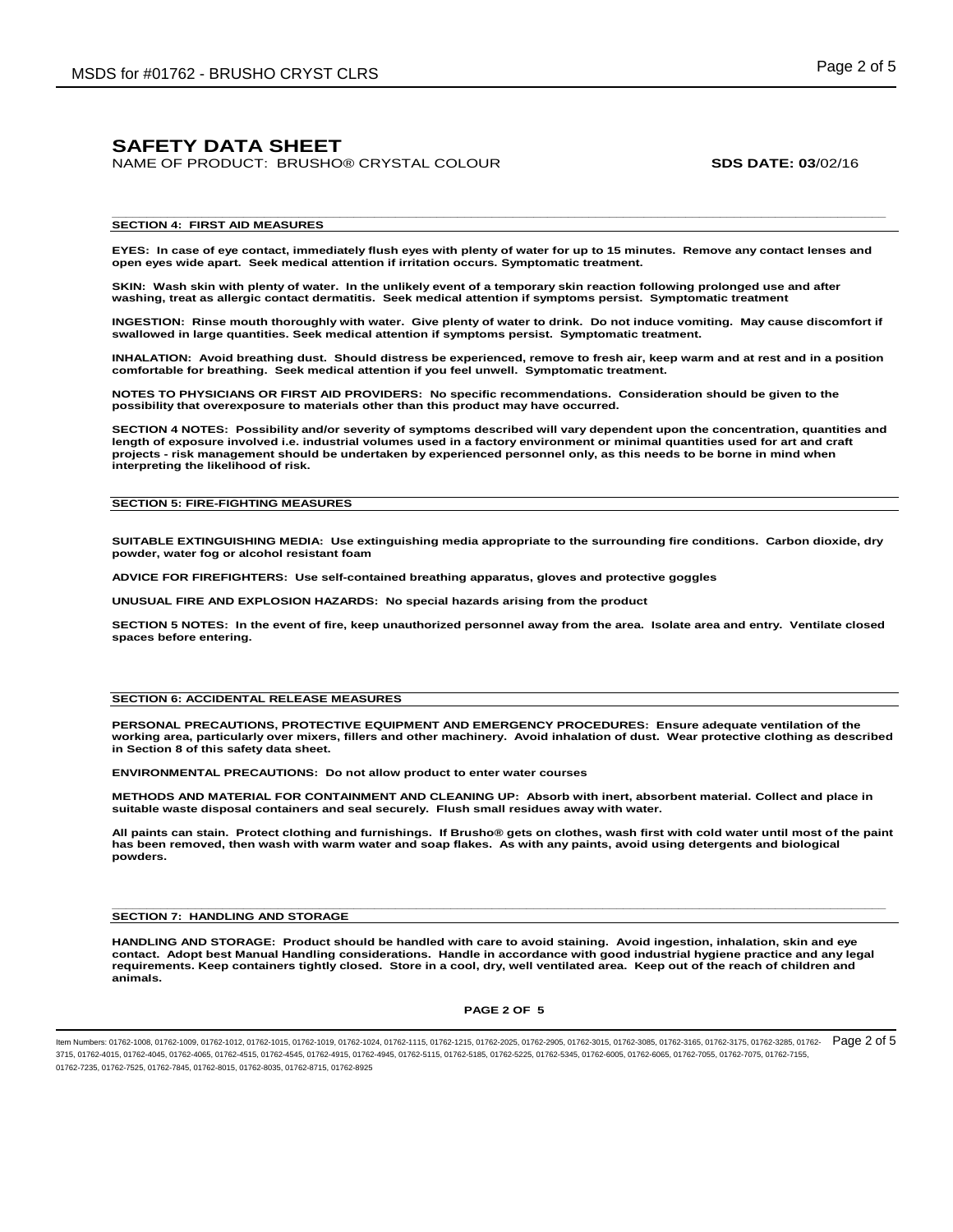NAME OF PRODUCT: BRUSHO® CRYSTAL COLOUR **SDS DATE: 03**/02/16

#### **SECTION 8: EXPOSURE CONTROLS/PERSONAL PROTECTION**

**APPROPRIATE ENGINEERING CONTROLS: Provide adequate general and local exhaust ventilation as needed, particularly over mixers, fillers and other machinery. Provide eyewash station.**

**RESPIRATORY PROTECTION: Minimize the risk of inhalation of dust. If ventilation is inadequate, suitable respiratory protection must be worn if a risk assessment indicates this is necessary.**

**WORK HYGIENIC PRACTICES: Use and maintain good industrial hygiene and follow best practices for site management. Avoid**  skin and eye contact by wearing impervious gloves and goggles. Always wash hands after use and at the end of each work shift.<br>Do not eat, smoke or drink when mixing, filling, handling, carrying and dispensing the product. **in case of splashes.**

#### **SECTION 9: PHYSICAL AND CHEMICAL PROPERTIES**

| <b>APPEARANCE:</b>              | Granular powder        |
|---------------------------------|------------------------|
| ODOUR:                          | <b>Almost odorless</b> |
| <b>FLASH POINT:</b>             | N/A                    |
| <b>FLAMMABILITY (solid/gas)</b> | N/A                    |
| <b>VAPOUR PRESSURE</b>          | N/A                    |
| рH                              | $6.5 - 7.5$            |
| <b>MELTING POINT</b>            | <b>Not Determined</b>  |
| <b>FREEZING POINT</b>           | <b>Not Determined</b>  |
| <b>INITIAL BOILING POINT:</b>   | N/A                    |
| <b>VAPOR DENSITY:</b>           | N/A                    |
| <b>RELATIVE DENSITY:</b>        | N/A                    |
| <b>FAT SOLUBILITY</b>           | N/A                    |
| <b>PARTITION COEFFICIENT</b>    | No Data available      |
| <b>AUTOIGNITION TEMP</b>        | >400°C                 |
| <b>VISCOSITY</b>                | No Data available      |
| <b>EXPLOSIVE PROPERTIES:</b>    | No Data available      |
| <b>OXIDISING PROPERTIES:</b>    | <b>None</b>            |
| <b>EVAPORATION RATE:</b>        | N/A                    |
| <b>SOLUBILITY:</b>              | Soluble in water       |
|                                 |                        |

#### **SECTION 10: STABILITY AND REACTIVITY**

**REACTIVITY: No data available. CHEMICAL STABILITY: This product is considered to be stable under normal conditions CONDITIONS TO AVOID: None known INCOMPATIBLE MATERIALS: None known HAZARDOUS DECOMPOSITION PRODUCTS: If engulfed in fire, product may produce obnoxious and irritating fumes.**  This product will not undergo hazardous polymerizatio

**\_\_\_\_\_\_\_\_\_\_\_\_\_\_\_\_\_\_\_\_\_\_\_\_\_\_\_\_\_\_\_\_\_\_\_\_\_\_\_\_\_\_\_\_\_\_\_\_\_\_\_\_\_\_\_\_\_\_\_\_\_\_\_\_\_\_\_\_\_\_\_\_\_\_\_\_\_\_\_\_\_\_\_\_\_\_\_\_\_\_\_\_\_\_\_\_\_\_\_\_\_\_\_\_\_\_\_\_\_\_\_\_**

#### **SECTION 11: TOXICOLOGICAL INFORMATION**

**TOXICOLOGICAL INFORMATION: Non Toxic >2000mg/kg May cause respiratory tract irritation following prolonged use/in persons suffering from asthma and other Respiratory conditions INGESTION: May cause discomfort if swallowed in large quantities SKIN CONTACT: May cause skin irritation following prolonged use**

**PAGE 3 OF 5**

ltem Numbers: 01762-1008, 01762-1009, 01762-1012, 01762-1015, 01762-1019, 01762-1024, 01762-1115, 01762-1115, 01762-1215, 01762-2005, 01762-3015, 01762-3015, 01762-3015, 01762-3165, 01762-3175, 01762-3285, 01762-3175, 0176 3715, 01762-4015, 01762-4045, 01762-4065, 01762-4515, 01762-4545, 01762-4915, 01762-4945, 01762-5115, 01762-5185, 01762-5225, 01762-5345, 01762-6005, 01762-6065, 01762-7055, 01762-7075, 01762-7155, 01762-7235, 01762-7525, 01762-7845, 01762-8015, 01762-8035, 01762-8715, 01762-8925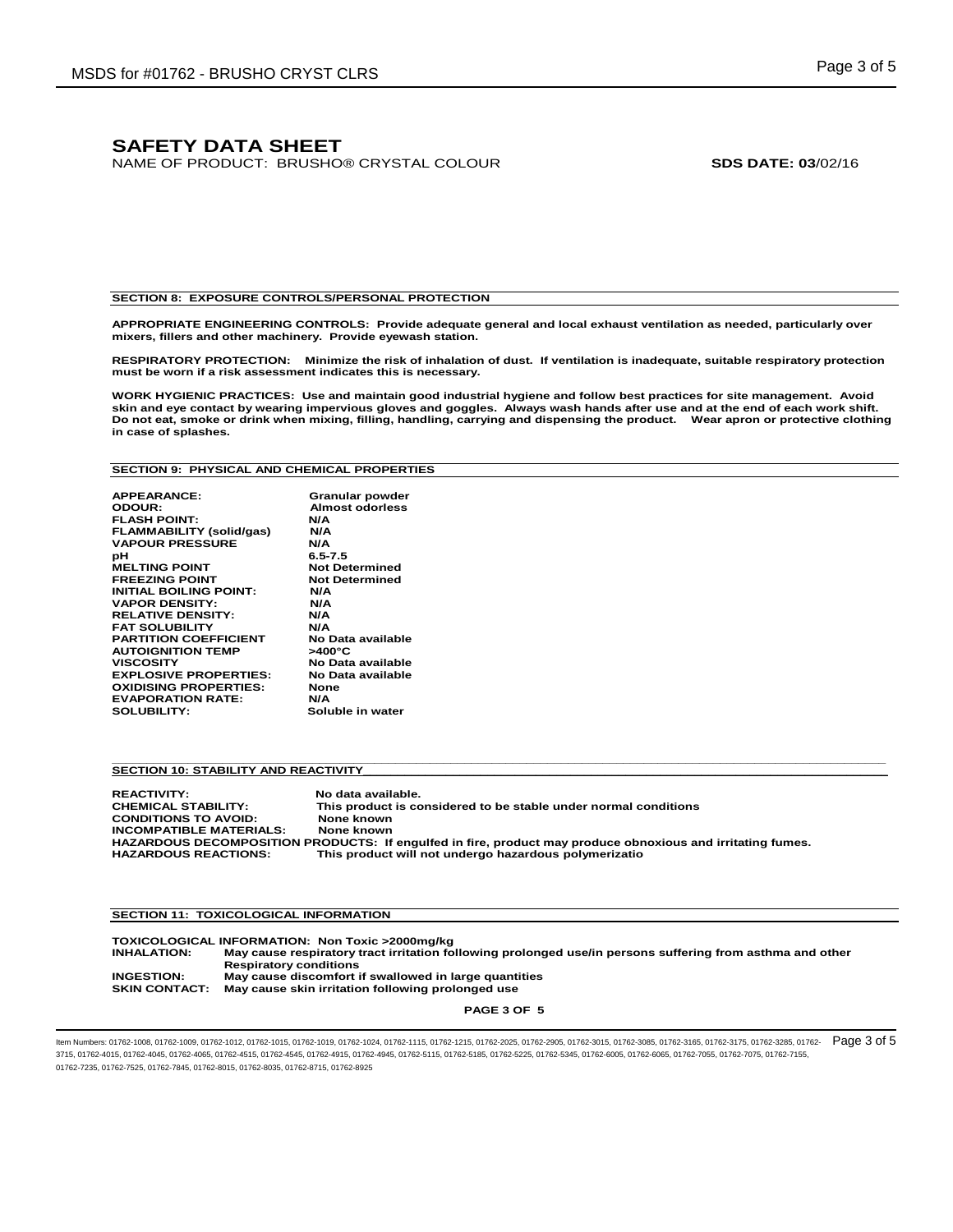NAME OF PRODUCT: BRUSHO® CRYSTAL COLOUR **SDS DATE: 03**/02/16 **EYE CONTACT: May cause eye irritation if used inappropriately**

#### **SECTION 12: ECOLOGICAL INFORMATION**

**ECOLOGICAL INFORMATION: Not regarded as dangerous for the environment LC50 96 Hrs, FISH mg/l >100 EC50 48 Hrs, DAPHNIA mg/l** 

**PERSISTANCE AND DEGRADABILITY: The product is not readily biodegradable**

**ACUTE FISH TOXICITY: Not considered toxic to fish**

**SECTION 13: DISPOSAL CONSIDERATIONS**

**UNUSED MATERIAL: In accordance with all regional and national regulations**  In accordance with any regional and national regulations

**SECTION 14: TRANSPORT INFORMATION GENERAL: The product is not classified as dangerous and is not covered by international regulations on the transport of dangerous goods (IMDG, IATA, ADR/RID)**

**\_\_\_\_\_\_\_\_\_\_\_\_\_\_\_\_\_\_\_\_\_\_\_\_\_\_\_\_\_\_\_\_\_\_\_\_\_\_\_\_\_\_\_\_\_\_\_\_\_\_\_\_\_\_\_\_\_\_\_\_\_\_\_\_\_\_\_\_\_\_\_\_\_\_\_\_\_\_\_\_\_\_\_\_\_\_\_\_\_\_\_\_\_\_\_\_\_\_\_\_\_\_\_\_\_\_\_\_\_\_\_\_** 

**\_\_\_\_\_\_\_\_\_\_\_\_\_\_\_\_\_\_\_\_\_\_\_\_\_\_\_\_\_\_\_\_\_\_\_\_\_\_\_\_\_\_\_\_\_\_\_\_\_\_\_\_\_\_\_\_\_\_\_\_\_\_\_\_\_\_\_\_\_\_\_\_\_\_\_\_\_\_\_\_\_\_\_\_\_\_\_\_\_\_\_\_\_\_\_\_\_\_\_\_\_\_\_\_\_\_\_\_\_\_\_\_**

| <b>UN NUMBER:</b>                  | N/A                                                                           |
|------------------------------------|-------------------------------------------------------------------------------|
| UN PROPER SHIPPING NAME:           | N/A                                                                           |
| <b>TRANSPORT HAZARD CLASS(ES):</b> | No Transport warning sign required                                            |
| <b>PACKING GROUP:</b>              | N/A                                                                           |
| <b>LABEL STATEMENTS:</b>           | N/A                                                                           |
| SPECIAL PRECAUTIONS FOR USER: N/A  |                                                                               |
|                                    | TRANSPORT IN bulk according to Annex II of MARPOL 73/78 and the IBC Code: N/A |

# **\_ SECTION 15: REGULATORY INFORMATION**

**EU LEGISLATION: Regulation (EC) No 1907/2006 of the European Parliament and the Council of 18 December 2006 concerning the**  Registration, Evaluation, Authorization and Restriction of Chemicals (REACH) (as amended).<br>Regulation (EC) No 1272.2008 of the European Parliament and of the Council of 16 December 2008 on classification, labelling and **packaging of substances and mixtures (as amended). Regulation (EU) 2015/830 of the 28 May 2015 amending Regulation (EC) No. 1907/2006 of the European Parliament and of the Council on the Registration, Evaluation, Authorization and Restriction of Chemicals (REACH)**

**\_\_\_\_\_\_\_\_\_\_\_\_\_\_\_\_\_\_\_\_\_\_\_\_\_\_\_\_\_\_\_\_\_\_\_\_\_\_\_\_\_\_\_\_\_\_\_\_\_\_\_\_\_\_\_\_\_\_\_\_\_\_\_\_\_\_\_\_\_\_\_\_\_\_\_\_\_\_\_\_\_\_\_\_\_\_\_\_\_\_\_\_\_\_\_\_\_\_\_\_\_\_\_\_\_\_\_\_\_\_\_\_\_**

| <b>GUIDANCE:</b>                                                   | <b>Workplace Exposure Limits EH40</b>                                                       |
|--------------------------------------------------------------------|---------------------------------------------------------------------------------------------|
| <b>AUTHORISATIONS: (Title VII</b><br><b>Regulation 1907/2006):</b> | No specific authorizations are known for this product                                       |
| <b>RESTRICTIONS: (Title VIII</b><br><b>Regulation 1907/2006:</b>   | No Specific restrictions on use are known for this product                                  |
| <b>CHEMICAL SAFETY ASSESSMENT:</b>                                 | Conforms to ASTM D-4236                                                                     |
| <b>CALIFORNIA PROPOSITION 65:</b>                                  | No statement required – based on the formulation and information provided as of<br>03/02/16 |

#### **SECTION 16: OTHER INFORMATION**

#### **PAGE 4 OF 5**

**\_\_\_\_\_\_\_\_\_\_\_\_\_\_\_\_\_\_\_\_\_\_\_\_\_\_\_\_\_\_\_\_\_\_\_\_\_\_\_\_\_\_\_\_\_\_\_\_\_\_\_\_\_\_\_\_\_\_\_\_\_\_\_\_\_\_\_\_\_\_\_\_\_\_\_\_\_\_\_\_\_\_\_\_\_\_\_\_\_\_\_\_\_\_\_\_\_\_\_\_\_\_\_\_\_\_\_\_\_\_\_**

ltem Numbers: 01762-1008, 01762-1009, 01762-1012, 01762-1015, 01762-1019, 01762-1024, 01762-1115, 01762-1115, 01762-1215, 01762-2005, 01762-3015, 01762-3015, 01762-3015, 01762-3165, 01762-3175, 01762-3285, 01762-3175, 0176 3715, 01762-4015, 01762-4045, 01762-4065, 01762-4515, 01762-4545, 01762-4915, 01762-4945, 01762-5115, 01762-5185, 01762-5225, 01762-5345, 01762-6005, 01762-6065, 01762-7055, 01762-7075, 01762-7155, 01762-7235, 01762-7525, 01762-7845, 01762-8015, 01762-8035, 01762-8715, 01762-8925